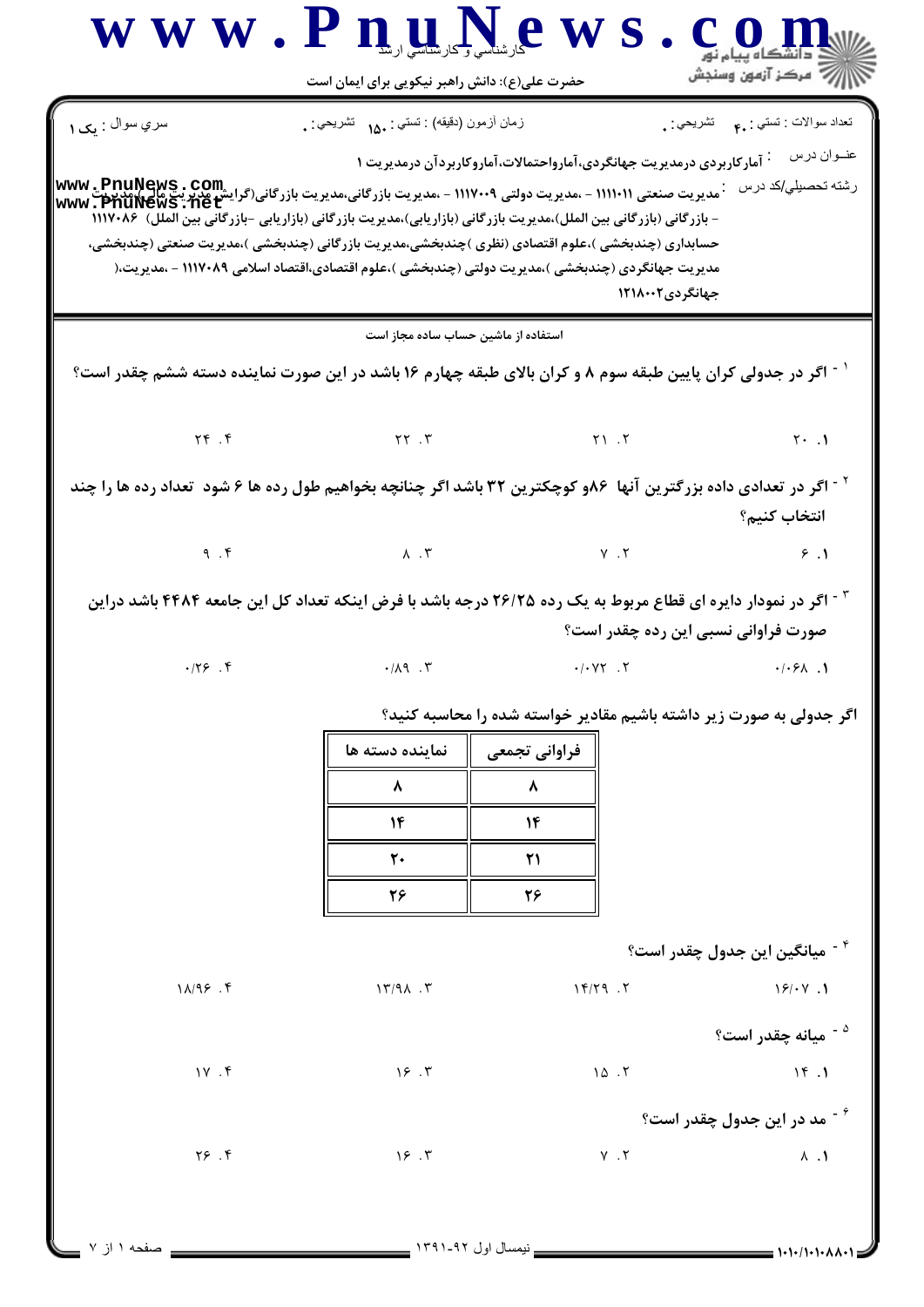| سري سوال : ۱ مک               | زمان أزمون (دقيقه) : تستى : .16 نشريحي : .                                                                                                                                                                                                                                                                                                                                                                                                                                    |                                                                                         | تعداد سوالات : تستي : <sub>. ۴</sub> تشريحي : <sub>.</sub> |
|-------------------------------|-------------------------------------------------------------------------------------------------------------------------------------------------------------------------------------------------------------------------------------------------------------------------------------------------------------------------------------------------------------------------------------------------------------------------------------------------------------------------------|-----------------------------------------------------------------------------------------|------------------------------------------------------------|
|                               |                                                                                                                                                                                                                                                                                                                                                                                                                                                                               | <sup>:</sup> آمار کاربردی درمدیریت جهانگردی،آمارواحتمالات،آماروکاربردآن درمدیریت ۱      | عنــوان درس                                                |
|                               | .<br>- مدیریت صنعتی ۱۱۱۱۰۱۱ - ،مدیریت دولتی ۱۱۱۷۰۰۹ - ،مدیریت بازرگانی،مدیریت بازرگانی(گرایشا که یویسی ۱۲۹۱۱۰۱ - ۱<br>WWW • PIIUNEWS • ILE L<br>بازرگانی (بازرگانی بین الملل)،مدیریت بازرگانی (بازاریابی)،مدیریت بازرگانی (بازاریابی –بازرگانی بین الملل) ۱۱۱۷۰۸۶ –<br>،حسابداری (چندبخشی )،علوم اقتصادی (نظری )چندبخشی،مدیریت بازرگانی (چندبخشی )،مدیریت صنعتی (چندبخشی<br>)،مدیریت جهانگردی (چندبخشی )،مدیریت دولتی (چندبخشی )،علوم اقتصادی،اقتصاد اسلامی ۱۱۱۷۰۸۹ - ،مدیریت | جهانگردی۲۱۸۰۰۲                                                                          | رشته تحصيلي/كد درس                                         |
|                               |                                                                                                                                                                                                                                                                                                                                                                                                                                                                               | میانگین این جدول با روش کدگذاری چقدر است؟ $^{\vee}$                                     |                                                            |
| $\frac{-13}{26}$ .*           | $\frac{-15}{26}$ . $\degree$                                                                                                                                                                                                                                                                                                                                                                                                                                                  | $\frac{-17}{26}$ . <sup>7</sup>                                                         | $\frac{-7}{26}$ .                                          |
|                               |                                                                                                                                                                                                                                                                                                                                                                                                                                                                               |                                                                                         |                                                            |
|                               |                                                                                                                                                                                                                                                                                                                                                                                                                                                                               |                                                                                         | <sup>^ -</sup> چارک اول این جدول چقدر است؟                 |
| $9/AY\Delta$ .                | $A/95A$ . $\tilde{r}$                                                                                                                                                                                                                                                                                                                                                                                                                                                         | $Y/\lambda$ 98.7                                                                        | 9/901.1                                                    |
|                               |                                                                                                                                                                                                                                                                                                                                                                                                                                                                               |                                                                                         | <sup>- -</sup> صدک شصت ام این جدول چقدر است؟               |
| $Y \cdot / Y$ 9. F            | $Y \cdot / YY$ .                                                                                                                                                                                                                                                                                                                                                                                                                                                              | $19/\lambda9$ . $\zeta$                                                                 | 11/7V.1                                                    |
|                               |                                                                                                                                                                                                                                                                                                                                                                                                                                                                               |                                                                                         | نوع چولگی این جدول چگونه است؟                              |
| ۰۴ هیچکدام                    | ۰۳ چوله به چپ                                                                                                                                                                                                                                                                                                                                                                                                                                                                 | ۰۲ چوله به راست                                                                         | ۰۱ نرمال                                                   |
|                               | <sup>۱۱ -</sup> اگر جامعه ای دارای میانگین ۵۰ و واریانس ۱۶ باشد حداقل چند درصد اعداد در فاصله (۵۸و۴۲)قرار دارند؟                                                                                                                                                                                                                                                                                                                                                              |                                                                                         |                                                            |
| 0.4                           | $\lambda \Delta$ . ۳                                                                                                                                                                                                                                                                                                                                                                                                                                                          | $\lambda$ ۶.۲                                                                           | $Y\Delta$ .                                                |
|                               |                                                                                                                                                                                                                                                                                                                                                                                                                                                                               | <sup>۱۲ -</sup> اگر داده های ۵۰و۱۹و۱۸و۱۴و۱۲و۱۴ور۱۳وار او داشته باشیم چارک سوم چقدر است؟ |                                                            |
| $Y \cdot Y \Delta$ .          | Y1.0.7                                                                                                                                                                                                                                                                                                                                                                                                                                                                        | Y1.70.7                                                                                 | $\uparrow$ $\uparrow$ $\uparrow$                           |
|                               | $^\circ$ ا $^\circ$ یک تاس را پرتاب میکنیم کدامیک از دو مجموعه $\mathrm{A}$ و $\mathrm{B}$ ناسازگارنیستند ولی مستقل هستند $^\circ$                                                                                                                                                                                                                                                                                                                                            |                                                                                         |                                                            |
|                               | $A = \{1,2,4\}, B = \{1,3\}$ .                                                                                                                                                                                                                                                                                                                                                                                                                                                |                                                                                         | $A = \{1,3,5\}, B = \{2,4,6\}$ .                           |
|                               | $B = \{1,2,5\}, A = \{2,5\}$ .                                                                                                                                                                                                                                                                                                                                                                                                                                                |                                                                                         | $A = \{1,4,6\}, B = \{2,3\}$ .                             |
|                               | <sup>۱۴ -</sup> اگر هوا ابری باشد با احتمال ۸۰ درصد و اگر ابری نباشد با احتمال ۳۰ درصد باران می بارد، اگر با احتمال ۹۰ درصد فردا هوا                                                                                                                                                                                                                                                                                                                                          | ابری باشد، چقدر احتمال دارد باران ببارد؟                                                |                                                            |
| $\cdot$ / $\gamma \gamma$ . ۴ | $\cdot$ / $\vee$ $\circ$ $\cdot$ $\vee$                                                                                                                                                                                                                                                                                                                                                                                                                                       | $\cdot$ /۳ $\cdot$ . $\cdot$                                                            | .1.74                                                      |
|                               |                                                                                                                                                                                                                                                                                                                                                                                                                                                                               |                                                                                         |                                                            |
|                               |                                                                                                                                                                                                                                                                                                                                                                                                                                                                               |                                                                                         |                                                            |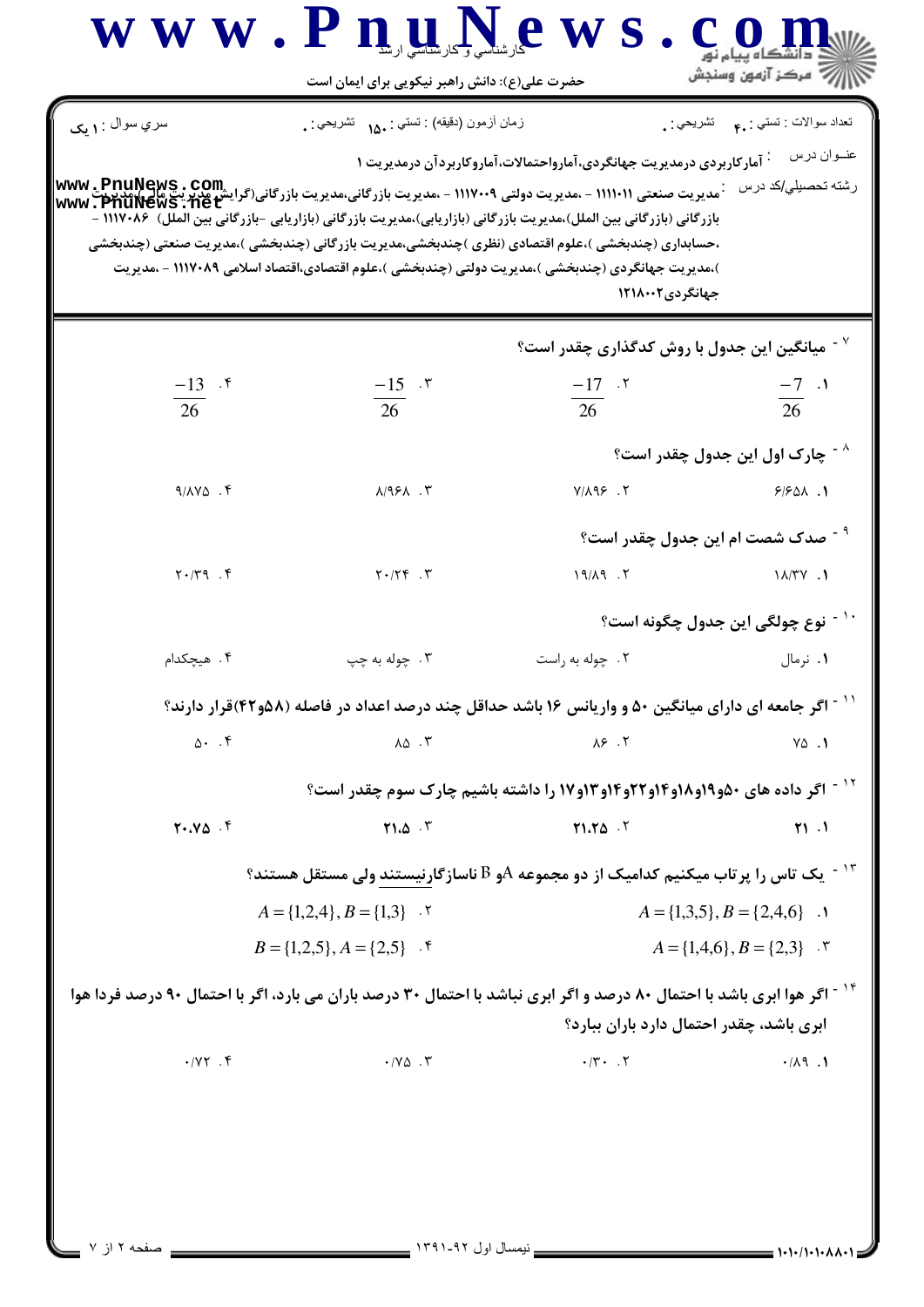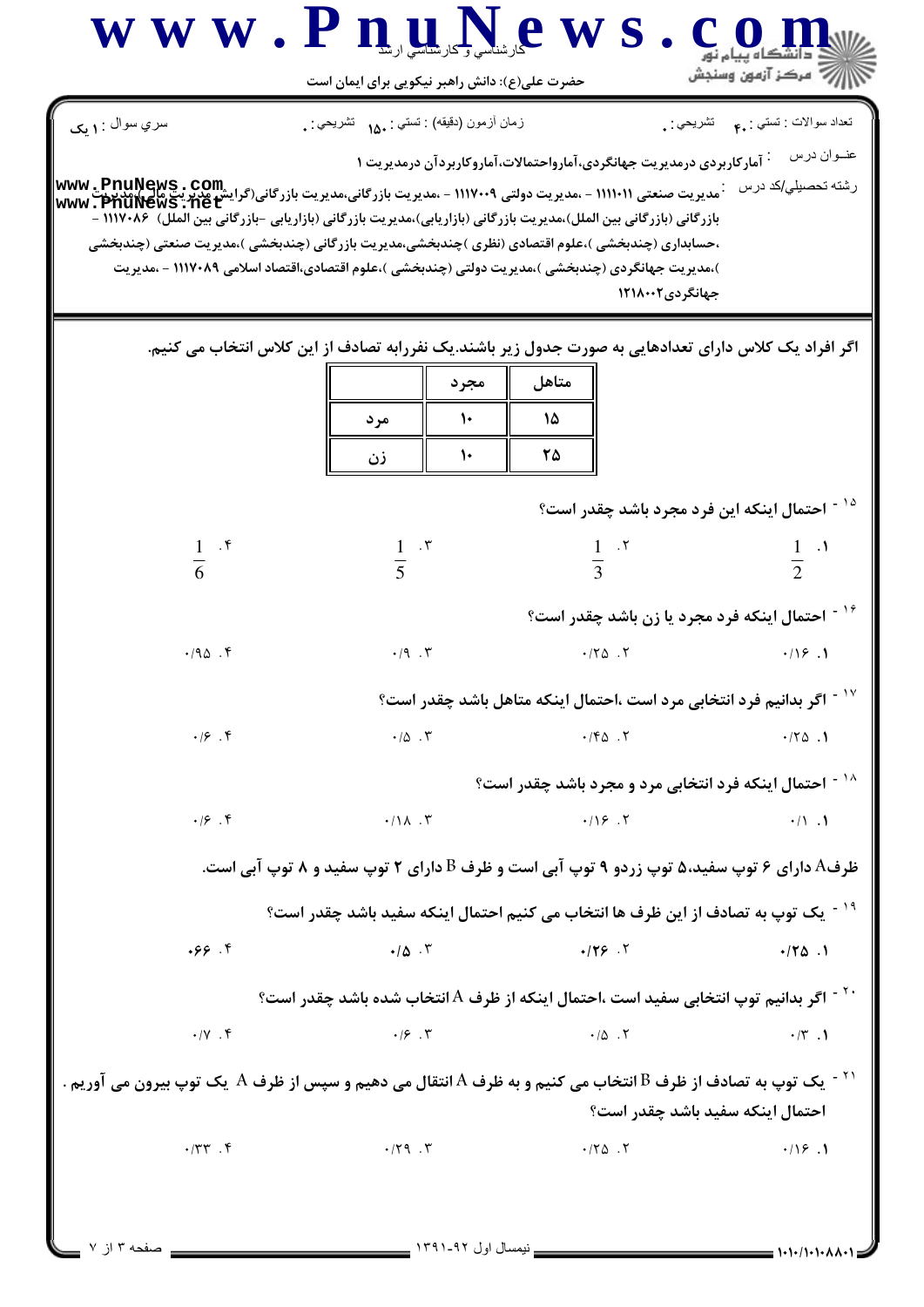|                         | حضرت علی(ع): دانش راهبر نیکویی برای ایمان است                                                                                                                                                                                                                                                                                                                                                                                                                                                |                                                                                                     | رَ ۖ مرڪز آزمون وسنڊش                                      |
|-------------------------|----------------------------------------------------------------------------------------------------------------------------------------------------------------------------------------------------------------------------------------------------------------------------------------------------------------------------------------------------------------------------------------------------------------------------------------------------------------------------------------------|-----------------------------------------------------------------------------------------------------|------------------------------------------------------------|
| سري سوال : ۱ يک         | زمان أزمون (دقيقه) : تستى : ۱۵۰ نشريحي : .                                                                                                                                                                                                                                                                                                                                                                                                                                                   |                                                                                                     | تعداد سوالات : تستي : <sub>۴</sub> ۰ نشريحي : <sub>۰</sub> |
|                         | .<br>مدیریت صنعتی ۱۱۱۱۰۱۱ - ،مدیریت دولتی ۱۱۱۷۰۰۹ - ،مدیریت بازرگانی،مدیریت بازرگانی(گرایش مدیریت ملی):مدرجیت www . PnuNews . net<br>  www . PnuNews . net<br>بازرگانی (بازرگانی بین الملل)،مدیریت بازرگانی (بازاریابی)،مدیریت بازرگانی (بازاریابی –بازرگانی بین الملل)  ۱۱۱۷۰۸۶ –<br>،حسابداری (چندبخشی )،علوم اقتصادی (نظری )چندبخشی،مدیریت بازرگانی (چندبخشی )،مدیریت صنعتی (چندبخشی<br>)،مدیریت جهانگردی (چندبخشی )،مدیریت دولتی (چندبخشی )،علوم اقتصادی،اقتصاد اسلامی ۱۱۱۷۰۸۹ - ،مدیریت | <sup>:</sup> آمارکاربردی درمدیریت جهانگردی،آمارواحتمالات،آماروکاربردآن درمدیریت ۱<br>جهانگردی۲۱۸۰۰۲ | عنــوان درس<br>رشته تحصبلي/كد درس                          |
|                         | $\mathbf k$<br>X<br>$P(X = x)$<br>$\mathbf{r}$ k                                                                                                                                                                                                                                                                                                                                                                                                                                             | ۴<br>۵<br>$\mathsf{r}\mathsf{k}$<br>$\frac{1}{6}$                                                   | اگر جدول توزیع احتمال به صورت زیر باشد                     |
|                         |                                                                                                                                                                                                                                                                                                                                                                                                                                                                                              |                                                                                                     | قدار k چقدر است؟ $^{\circ}$                                |
| $rac{4}{6}$ . f         | $rac{3}{6}$ . r                                                                                                                                                                                                                                                                                                                                                                                                                                                                              | $rac{2}{6}$ . $\frac{5}{6}$                                                                         | $rac{1}{6}$ .                                              |
|                         |                                                                                                                                                                                                                                                                                                                                                                                                                                                                                              |                                                                                                     | مقدار $E(x)$ چقدر است؟ $^{\circ}$                          |
| $Y/Y\Delta$ .           | $Y/\Lambda$ $Y$                                                                                                                                                                                                                                                                                                                                                                                                                                                                              | $1/9\lambda$ .                                                                                      | $\Delta$ /91.1                                             |
|                         |                                                                                                                                                                                                                                                                                                                                                                                                                                                                                              |                                                                                                     | °۰ مقدار $E(x^2)$ چقدر است؟                                |
| 1.199.9                 | $9/\Delta 1.7$                                                                                                                                                                                                                                                                                                                                                                                                                                                                               | 9/19.7                                                                                              | $\Delta$ /91.1                                             |
|                         |                                                                                                                                                                                                                                                                                                                                                                                                                                                                                              | $^{\circ}$ هقدار احتمال $p(1 < x < 9)$ چقدر است $^{\circ}$                                          |                                                            |
| $\cdot$ /۶ $\wedge$ . ۴ | $\cdot/\Delta$ 9.                                                                                                                                                                                                                                                                                                                                                                                                                                                                            | $\cdot$ / Y $\triangle$ . $\Upsilon$                                                                | $\cdot/\Delta$ .                                           |
|                         |                                                                                                                                                                                                                                                                                                                                                                                                                                                                                              |                                                                                                     | گا - مقدار احتمال $p(x \leq 7)$ چقدر است $^{176}$          |
| 4.191.                  | $\boldsymbol{\cdot} / \boldsymbol{\mathsf{Y}}$ . $\boldsymbol{\mathsf{Y}}$                                                                                                                                                                                                                                                                                                                                                                                                                   | 1.7                                                                                                 | $\cdot$ / Y $\triangle$ . 1                                |
|                         |                                                                                                                                                                                                                                                                                                                                                                                                                                                                                              | اگر $X$ دارای تابع چگالی به صورت $x>0$ $\frac{1}{4}$ $\frac{1}{2}e^{-\frac{x^2}{4}}$ اشد            |                                                            |
|                         |                                                                                                                                                                                                                                                                                                                                                                                                                                                                                              |                                                                                                     | <sup>۲۷ -</sup> مقدار امید ریاضی چقدر است؟                 |
| 19.7                    | $\mathcal{F}$ . $\mathcal{Y}$                                                                                                                                                                                                                                                                                                                                                                                                                                                                | $\Delta$ . $\Upsilon$                                                                               | F.1                                                        |
|                         |                                                                                                                                                                                                                                                                                                                                                                                                                                                                                              |                                                                                                     | تار $E(3x+5)$ چقدر است؟ $^{114}$                           |
| Y5.9                    | $1Y \cdot Y$                                                                                                                                                                                                                                                                                                                                                                                                                                                                                 | 15.7                                                                                                | $\Lambda$ . $\Lambda$                                      |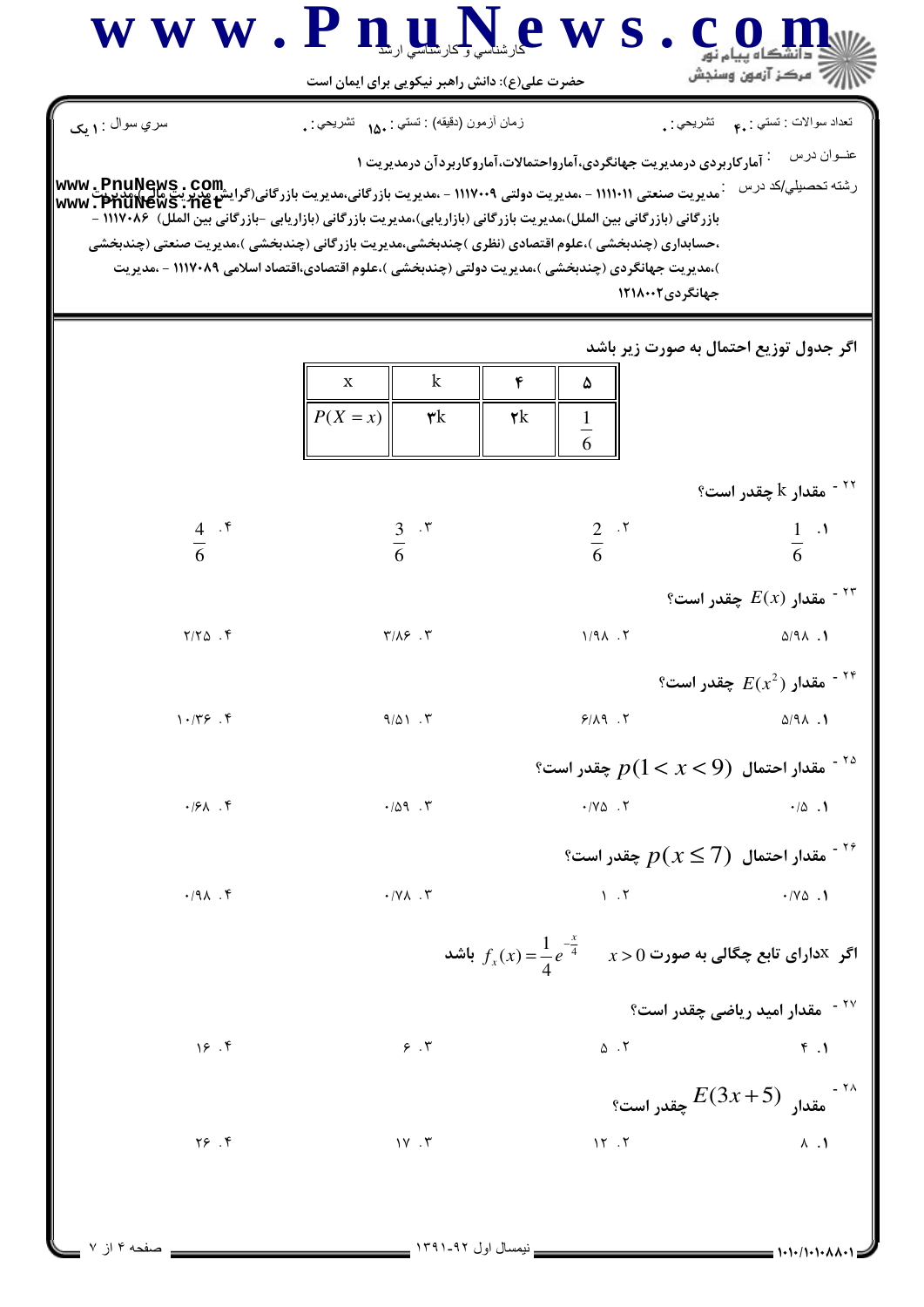|                                     | حضرت علی(ع): دانش راهبر نیکویی برای ایمان است                                                                                                                                                                                                                                                                                 |                                                                                    | أأأأ مركز آزمون وسنجش                                                                    |
|-------------------------------------|-------------------------------------------------------------------------------------------------------------------------------------------------------------------------------------------------------------------------------------------------------------------------------------------------------------------------------|------------------------------------------------------------------------------------|------------------------------------------------------------------------------------------|
| سري سوال : ۱ يک                     | زمان أزمون (دقيقه) : تستي : .1۵۰ تشريحي : .                                                                                                                                                                                                                                                                                   |                                                                                    | تعداد سوالات : تستي : <sub>م</sub> م     تشريحي : <sub>م</sub>                           |
| www.Pn                              | بازرگانی (بازرگانی بین الملل)،مدیریت بازرگانی (بازاریابی)،مدیریت بازرگانی (بازاریابی -بازرگانی بین الملل) ۱۱۱۷۰۸۶ -<br>،حسابداری (چندبخشی )،علوم اقتصادی (نظری )چندبخشی،مدیریت بازرگانی (چندبخشی )،مدیریت صنعتی (چندبخشی<br>)،مدیریت جهانگردی (چندبخشی )،مدیریت دولتی (چندبخشی )،علوم اقتصادی،اقتصاد اسلامی ۱۱۱۷۰۸۹ – ،مدیریت | <sup>:</sup> آمار کاربردی درمدیریت جهانگردی،آمارواحتمالات،آماروکاربردآن درمدیریت ۱ | عنــوان درس                                                                              |
|                                     |                                                                                                                                                                                                                                                                                                                               | جهانگردی۲۱۸۰۰۲                                                                     |                                                                                          |
|                                     |                                                                                                                                                                                                                                                                                                                               |                                                                                    | <sup>۲۹ -</sup> مقدار واریانس توزیع چقدر است؟                                            |
| 19.7                                | 10.7                                                                                                                                                                                                                                                                                                                          | 15.7                                                                               | F.1                                                                                      |
|                                     |                                                                                                                                                                                                                                                                                                                               | $p(0 < x < 4)$ مقدار احتمال $p(0 < x < 4)$ چقدراست                                 |                                                                                          |
| $e^{-1}$ $\cdot$ $\circ$            | $1-e^{-1}$ . ۳                                                                                                                                                                                                                                                                                                                | $1-e^{-2}$ $\cdot$ $\cdot$ $e^{-2}$ $\cdot$ $\cdot$ $\cdot$                        |                                                                                          |
|                                     |                                                                                                                                                                                                                                                                                                                               |                                                                                    | بقدار $\ar(3x+4)$ چقدر است؟ $\ar(3x+4)$                                                  |
| 101.5                               | $Yf\wedge T$                                                                                                                                                                                                                                                                                                                  | 156.7                                                                              | $\mathcal{M}(\mathcal{A})$ and $\mathcal{M}(\mathcal{A})$ and $\mathcal{M}(\mathcal{A})$ |
|                                     |                                                                                                                                                                                                                                                                                                                               |                                                                                    | اگر توزیع پواسن با پارامتر $\mu=2$ را داشته باشیم                                        |
|                                     |                                                                                                                                                                                                                                                                                                                               | <sup>۳۲</sup> <sup>-</sup> مقدار امید ریاضی و واریانس به ترتیب چقدر است؟           |                                                                                          |
| Y, Y                                |                                                                                                                                                                                                                                                                                                                               |                                                                                    | $\mathsf{r}_\mathsf{q} \mathsf{r}_\mathsf{q}$                                            |
|                                     |                                                                                                                                                                                                                                                                                                                               |                                                                                    | ° مقدار $E(x^2)$ چقدر است $^{\circ}$                                                     |
| 11.7                                | $\mathcal{F}$ . $\mathcal{Y}$                                                                                                                                                                                                                                                                                                 | 19.7                                                                               | $f. \gamma$                                                                              |
|                                     |                                                                                                                                                                                                                                                                                                                               |                                                                                    | ° مقدار احتمال $p(x\leq 1)$ چقدر است $^{-\, \texttt{rr}}$                                |
| $\frac{4e^{-2}}{3}$ . $\frac{8}{3}$ | $3e^{-2}$ . $\mathbf{r}$                                                                                                                                                                                                                                                                                                      | $2e^{-2}$ . $\zeta$                                                                | $e^{-2}$ .                                                                               |
|                                     |                                                                                                                                                                                                                                                                                                                               | اگر توزیع یکنواخت پیوسته بین ۱ تا ۵ را داشته باشیم                                 |                                                                                          |
|                                     |                                                                                                                                                                                                                                                                                                                               |                                                                                    | <sup>۳۵ -</sup> مقدار امید ریاضی(میانگین) چقدر است؟                                      |
| $\Delta$ . ۴                        | $F \cdot Y$                                                                                                                                                                                                                                                                                                                   | $\Upsilon$ . $\Upsilon$                                                            | Y.1                                                                                      |
|                                     |                                                                                                                                                                                                                                                                                                                               |                                                                                    | <sup>۳۶ -</sup> مقدار واریانس چقدر است؟                                                  |
| $\frac{8}{3}$ . F                   | $\frac{25}{12}$ . ۳                                                                                                                                                                                                                                                                                                           | $rac{5}{12}$ . T                                                                   | $\frac{4}{3}$                                                                            |

صفحه ۵ از ۷

 $\overline{a}$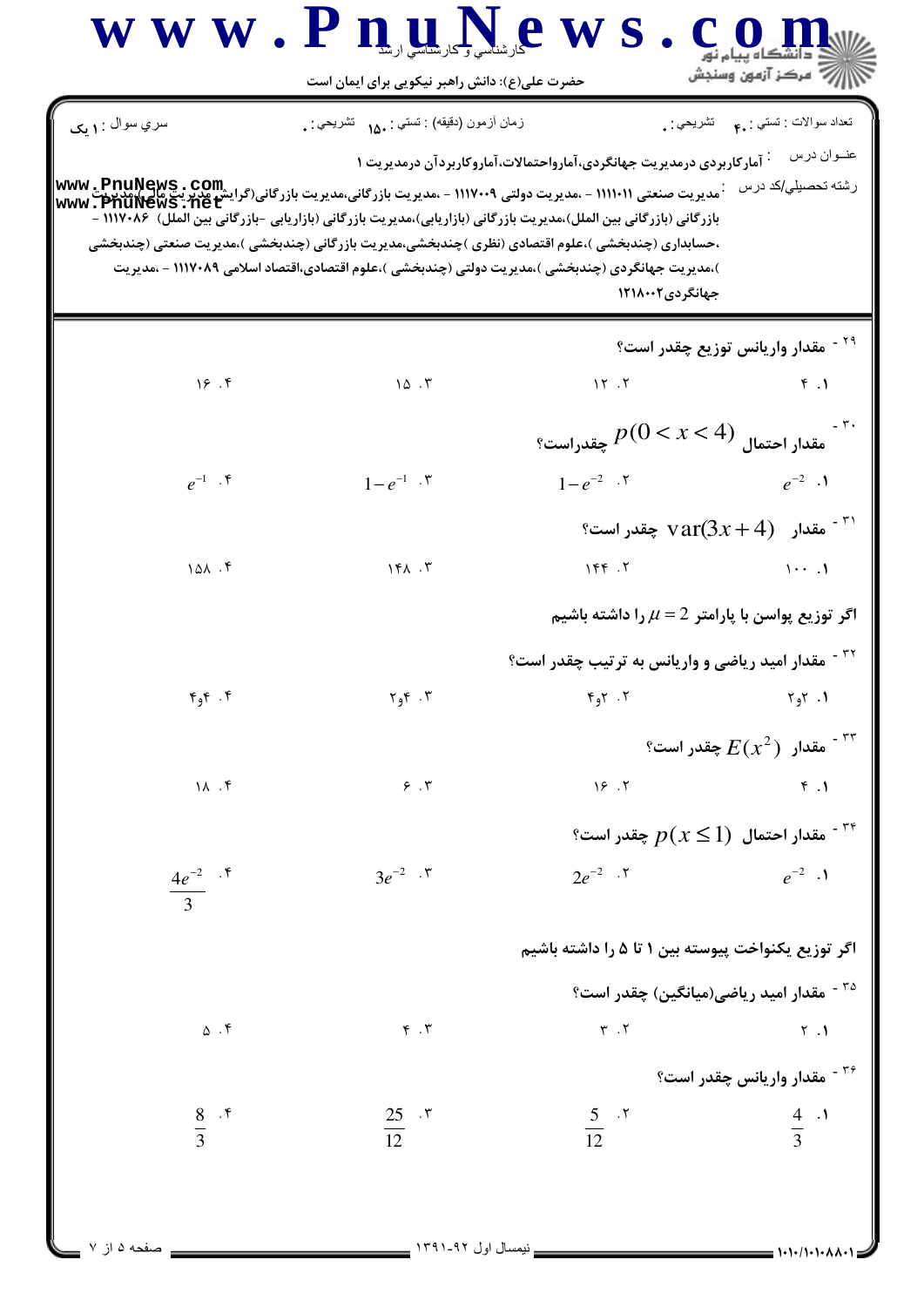| سري سوال : ۱ يک<br>زمان أزمون (دقيقه) : تستي : .1۵۰ تشريحي : .<br><sup>:</sup> آمار کاربردی درمدیریت جهانگردی،آمارواحتمالات،آماروکاربردآن درمدیریت ۱<br>` مدیریت صنعتی ۱۱۱۱۰۱۱ - ،مدیریت دولتی ۱۱۱۷۰۰۹ - ،مدیریت بازرگانی،مدیریت بازرگانی(گرایش مدیریت مالی)،مدیری<br>''معسریت مسینی ۱۱۱۱۰۱۱ - ،مدیریت دولتی ۱۱۱۷۰۰۹ - ،مدیریت بازرگانی،مدیریت بازرگانی(گیست مسین استعمال)<br>بازرگانی (بازرگانی بین الملل)،مدیریت بازرگانی (بازاریابی)،مدیریت بازرگانی (بازاریابی –بازرگانی بین الملل) ۱۱۱۷۰۸۶ –<br>،حسابداری (چندبخشی )،علوم اقتصادی (نظری )چندبخشی،مدیریت بازرگانی (چندبخشی )،مدیریت صنعتی (چندبخشی<br>)،مدیریت جهانگردی (چندبخشی )،مدیریت دولتی (چندبخشی )،علوم اقتصادی،اقتصاد اسلامی ۱۱۱۷۰۸۹ - ،مدیریت<br>$\cdot/\Delta$ .<br>$\cdot$ / Y $\triangle$ . $\Upsilon$<br>.78.7<br>گر در توزیع نرمال استاندارد داشته باشیم $0/9778$ , مقدار $k$ چقدر است $^{-\, \tau_{\rm A}}$<br>$1/\lambda Y$ . ۴<br>$1/\Upsilon$ . $\Upsilon$<br>باشد مقدار واریانس چقدر است؟ $n\,{=}\,12, p\,{=}\,0$ / باشد مقدار وار | تعداد سوالات : تستي : .م         تشريحي : .<br>عنــوان درس<br>رشته تحصبل <i>ي </i> كد درس<br>جهانگردی۲۱۸۰۰۲<br>° مقدار احتمال $p(2 < x \leq 4)$ چقدر است $^{-\, \sf TV}$<br>$\cdot$ /٣٣.1<br>Y/1.7<br>$\cdot/\Delta$ . |
|------------------------------------------------------------------------------------------------------------------------------------------------------------------------------------------------------------------------------------------------------------------------------------------------------------------------------------------------------------------------------------------------------------------------------------------------------------------------------------------------------------------------------------------------------------------------------------------------------------------------------------------------------------------------------------------------------------------------------------------------------------------------------------------------------------------------------------------------------------------------------------------------------------------------------------------------------------------------------------------------------------|------------------------------------------------------------------------------------------------------------------------------------------------------------------------------------------------------------------------|
|                                                                                                                                                                                                                                                                                                                                                                                                                                                                                                                                                                                                                                                                                                                                                                                                                                                                                                                                                                                                            |                                                                                                                                                                                                                        |
|                                                                                                                                                                                                                                                                                                                                                                                                                                                                                                                                                                                                                                                                                                                                                                                                                                                                                                                                                                                                            |                                                                                                                                                                                                                        |
|                                                                                                                                                                                                                                                                                                                                                                                                                                                                                                                                                                                                                                                                                                                                                                                                                                                                                                                                                                                                            |                                                                                                                                                                                                                        |
|                                                                                                                                                                                                                                                                                                                                                                                                                                                                                                                                                                                                                                                                                                                                                                                                                                                                                                                                                                                                            |                                                                                                                                                                                                                        |
|                                                                                                                                                                                                                                                                                                                                                                                                                                                                                                                                                                                                                                                                                                                                                                                                                                                                                                                                                                                                            |                                                                                                                                                                                                                        |
|                                                                                                                                                                                                                                                                                                                                                                                                                                                                                                                                                                                                                                                                                                                                                                                                                                                                                                                                                                                                            |                                                                                                                                                                                                                        |
|                                                                                                                                                                                                                                                                                                                                                                                                                                                                                                                                                                                                                                                                                                                                                                                                                                                                                                                                                                                                            | <sup>۳۹ ۔</sup><br>اگر در یک توزیع دوجمله ای                                                                                                                                                                           |
| 1/97.5<br><b>۲. ۱/۸۷</b><br>$1/9$ $\lambda$ $.7$                                                                                                                                                                                                                                                                                                                                                                                                                                                                                                                                                                                                                                                                                                                                                                                                                                                                                                                                                           | 9.1                                                                                                                                                                                                                    |
| اگر داشته باشیم $0/1515\,$ $p$ $(z\!>\!k)$ در این صورت مقدار $^{\ast}$ چقدر است $^{\ast}$                                                                                                                                                                                                                                                                                                                                                                                                                                                                                                                                                                                                                                                                                                                                                                                                                                                                                                                  |                                                                                                                                                                                                                        |
| $-1/\tau$ . $\tau$<br>$1/T$ . $T$<br>$1/\cdot 7 - .5$                                                                                                                                                                                                                                                                                                                                                                                                                                                                                                                                                                                                                                                                                                                                                                                                                                                                                                                                                      | $1/\cdot 7$ .                                                                                                                                                                                                          |

T

ь  $\mathcal{L}$